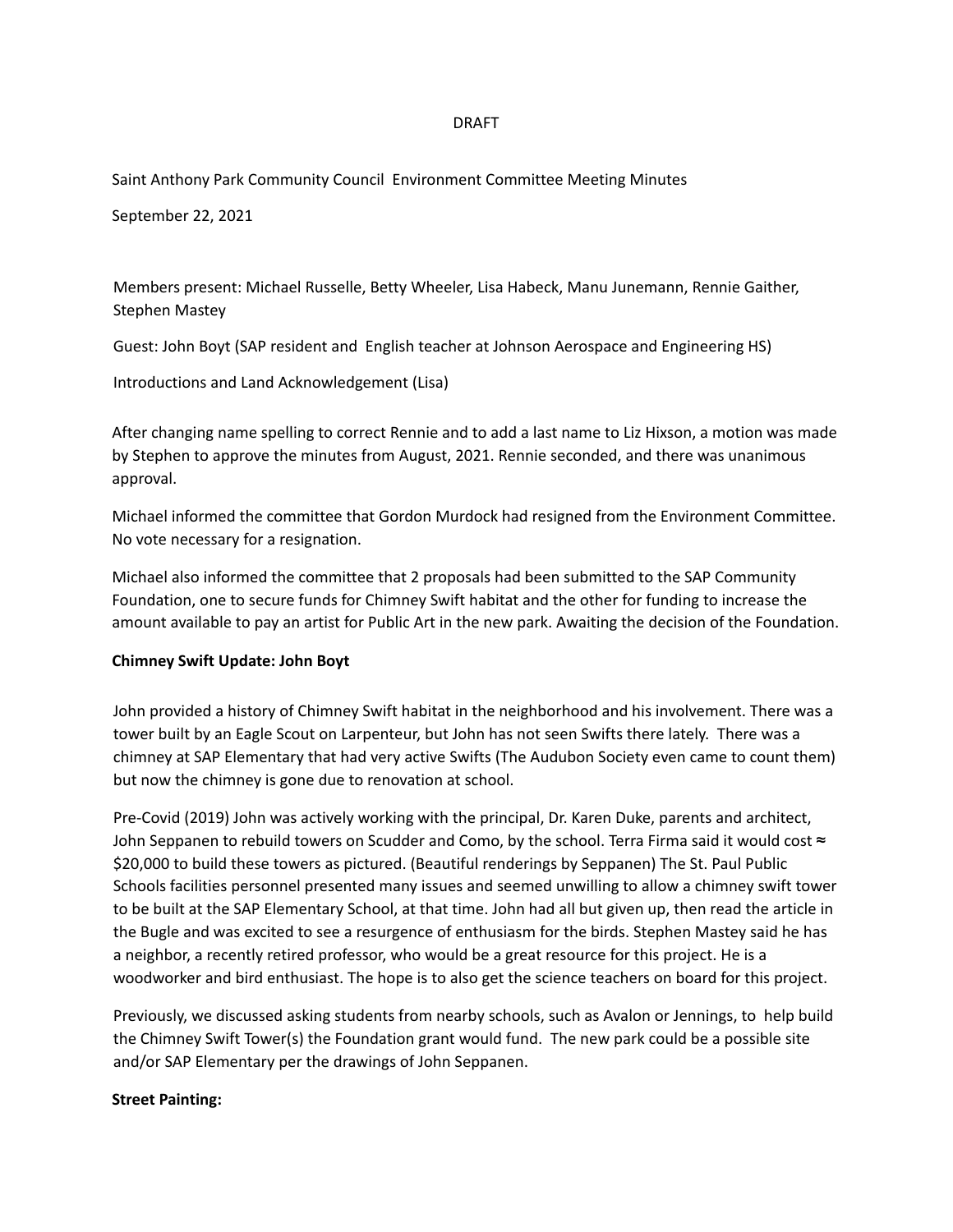On Seal Street, adjacent to the newly installed sidewalk between Seal and Carleton - St Anthony Park residents are invited to participate in a community public art event on October 2nd with local artist, Kada Goalen (Rain date Oct 3 or 9) An AARP grant has provided funding for this. There is a link on the Council's website to sign up for shifts to participate.

**PK Property Services:** They have not replied to the letter from the SAPCC about excess salt near the West Kasota Pond. Now we will pursue a letter with DNR wetland code. Stephen will provide the code number for wetland protection.

**Union Flats:** Manu reports severe sanitation issues (clogged garbage chutes and trash on the grounds), dead trees, thefts, lack of mirrors to see street traffic when coming out of the parking garage. She has spoken with the management and they assure her a new maintenance tech is being hired, but has not seen evidence of action. Michael had taken our recommendation of a letter to the Executive Board about the lack of tree care at the site, but the Equity Committee and Board decided that a stronger letter is needed. In addition to sending it to Dominium, the letter will be sent to MN Dept of Health, City officials, and District Police.

**New Park:** We now have a planting plan and schedule for the park. Partially represented the ecotones we requested, but not as extensive as Stephen recommended.

Michael has heard there is more money for art, \$5100. This is still a small amount for public art. Liz Hixson will send the scope of proposal. The city will not have a say in the choice of artist; that is done by another City agency. Betty has compiled a list of Native American artists (about 200). We hope there is adequate recognition of Native Americans at the park, in addition to recognition of the Red River Oxcart Trail, RR, etc. If it takes too long for us to acquire additional funding for the public artist, we may need to consider applying it to the Wabash Ave Trail (Phase 2).

# **100 Tree Initiative**:

October 9th is planting day. (Rennie has another planting conflict and will not be able to come). No rain date proposed. Some of the trees in the gravel beds died, as the weather was too hot. Bailey Nurseries will replace dead trees! Ben Shardlow had sent an email with a draft map and an updated inventory of the trees and their conditions. He is looking for feedback on defining appropriate trees for each site. Those trees that are alive but sustained significant damage can be planted at the Kasota Wetland complex and they should provide considerable benefits there. Stephen advised that the West Pond would likely have the best success for several reasons: it would not interfere with future restoration, that area is not part of the DNR, it has a steep denuded slope and trees would be helpful to prevent further erosion.

The plan is to get the trees and soak them in water for a couple of days then plant on the 10th or 11th. Rennie suggested using hydrogel for roots and making sure 5 gallons of water is available for each tree. Perhaps holes can be dug in advance at Kasota Pond. Michael will talk to Mike Smith, Leader of Scout Troop 17, to see if Scouts want to help plant. Manu will photograph the event if available.

There was a suggestion to offer the damaged trees for free to neighbors, but Michael expressed reticence. Giving partially dead trees to neighbors may not have a successful outcome.